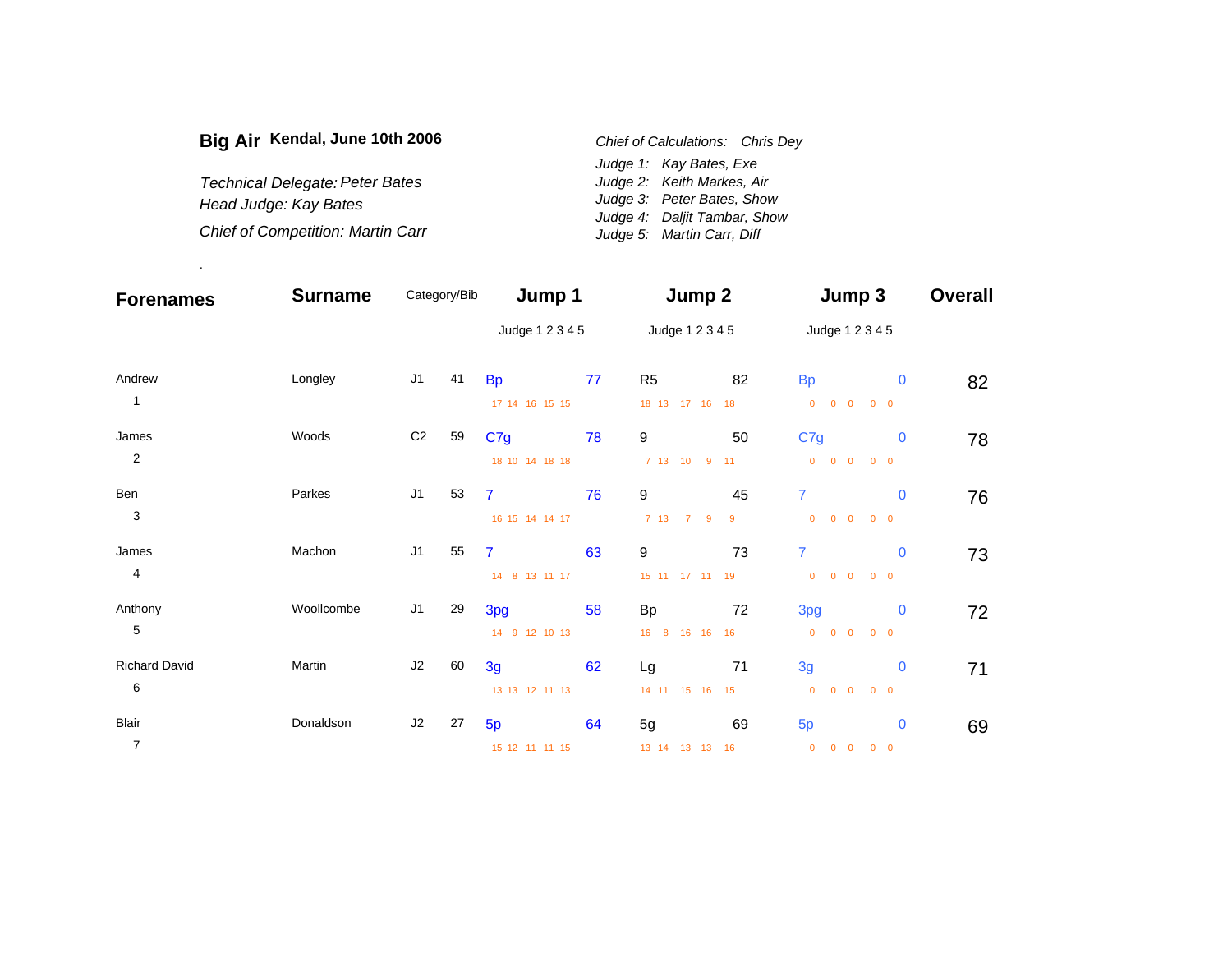| <b>Forenames</b> | <b>Surname</b> |                | Category/Bib | Jump 1          |                                 | Jump 2                     |    | Jump 3                                                                                   | <b>Overall</b>       |
|------------------|----------------|----------------|--------------|-----------------|---------------------------------|----------------------------|----|------------------------------------------------------------------------------------------|----------------------|
|                  |                |                |              |                 | Judge 1 2 3 4 5 Judge 1 2 3 4 5 |                            |    | Judge 1 2 3 4 5                                                                          |                      |
| Kate Elizabeth   | Williams       | J1             | 46           | $\mathbf{3}$    | 43                              | 5                          | 67 | 3<br>$\overline{0}$                                                                      | 67                   |
| $\boldsymbol{8}$ |                |                |              | 10 7 8 7 11     |                                 | 15 12 12 13 15             |    |                                                                                          |                      |
| Joe              | Hides          | C1             | 40           | 3g              | 59                              | $\overline{7}$             | 65 | 3g<br>$\overline{\phantom{0}}$                                                           | 65                   |
| $9\,$            |                |                |              | 14 11 13 10 11  |                                 | 13 14 14 12 12             |    |                                                                                          |                      |
| Ryan             | Kaye           | C <sub>2</sub> | 49           | $\mathbf{3}$    | 52                              | 3                          | 64 | 3                                                                                        | 64<br>$\mathbf{0}$   |
| 10               |                |                |              | 12 8 10 11 11   |                                 | 14    13    11    14    12 |    | $\begin{array}{ccccccccccccccccc} 0 & 0 & 0 & 0 & 0 & 0 \end{array}$                     |                      |
| Joe              | Webster        | C <sub>2</sub> | 24           | 3g              | 61                              | 5                          | 63 | 3g                                                                                       | $\mathbf 0$<br>63    |
| 11               |                |                |              | 14 14 12 8 13   |                                 | 14 12 13 10 14             |    |                                                                                          |                      |
| Jack T           | Smith          | J1             | 50           | 3 <sub>q</sub>  | 53                              | 5                          | 62 | 3g<br>$\overline{0}$                                                                     | 62                   |
| 12               |                |                |              | 14 9 12 6 12    |                                 | 14 10 13 10 15             |    |                                                                                          |                      |
| Graham           | Mcgrath        | J1             | 28           | $-5$            | 61                              | C7                         | 56 | $-5$                                                                                     | $\mathbf{0}$<br>61   |
| 13               |                |                |              | 12 9 13 12 15   |                                 | 9 10 11 12 14              |    | $\begin{array}{ccccccccccccccccc} 0 & 0 & 0 & 0 & 0 & 0 \end{array}$                     |                      |
| David            | Thexton        | C <sub>2</sub> | 44           | $\top$          | 17                              | 3g                         | 55 | T.                                                                                       | $\mathbf{0}$<br>55   |
| 14               |                |                |              | 3 8 2 1 3       |                                 | 12 9 11 10 13              |    | $\begin{array}{ccccccccccccccccc} & & & & & & 0 & & 0 & & 0 & & 0 & & 0 & & \end{array}$ |                      |
| Robert           | Machon         | C <sub>2</sub> | 57           | <sub>S</sub>    | 44                              | 3                          | 52 | S                                                                                        | $\overline{0}$<br>52 |
| 15               |                |                |              | 14 9 11 4 6     |                                 | 9 13 11 7 12               |    | $\begin{array}{ccccccccccccc} & & & & & & 0 & & 0 & & 0 & & 0 & & 0 & & \end{array}$     |                      |
| Luke             | Sanderson      | J1             | 32           | $5\phantom{.0}$ | 50                              | 5                          | 42 | 5                                                                                        | $\mathbf 0$<br>50    |
| 16               |                |                |              | 7 12 11 7 13    |                                 | 7 13 8 7 7                 |    | $\begin{array}{ccccccccccccccccc} 0 & 0 & 0 & 0 & 0 & 0 & \end{array}$                   |                      |
| Mykel            | Tomlinson      | C <sub>2</sub> | 26           | <sub>S</sub>    | 43                              | D                          | 46 | S                                                                                        | $\mathbf 0$<br>46    |
| 17               |                |                |              | 15 8 9 4 7      |                                 | 9 13 13 3 8                |    | 0 0 0 0 0                                                                                |                      |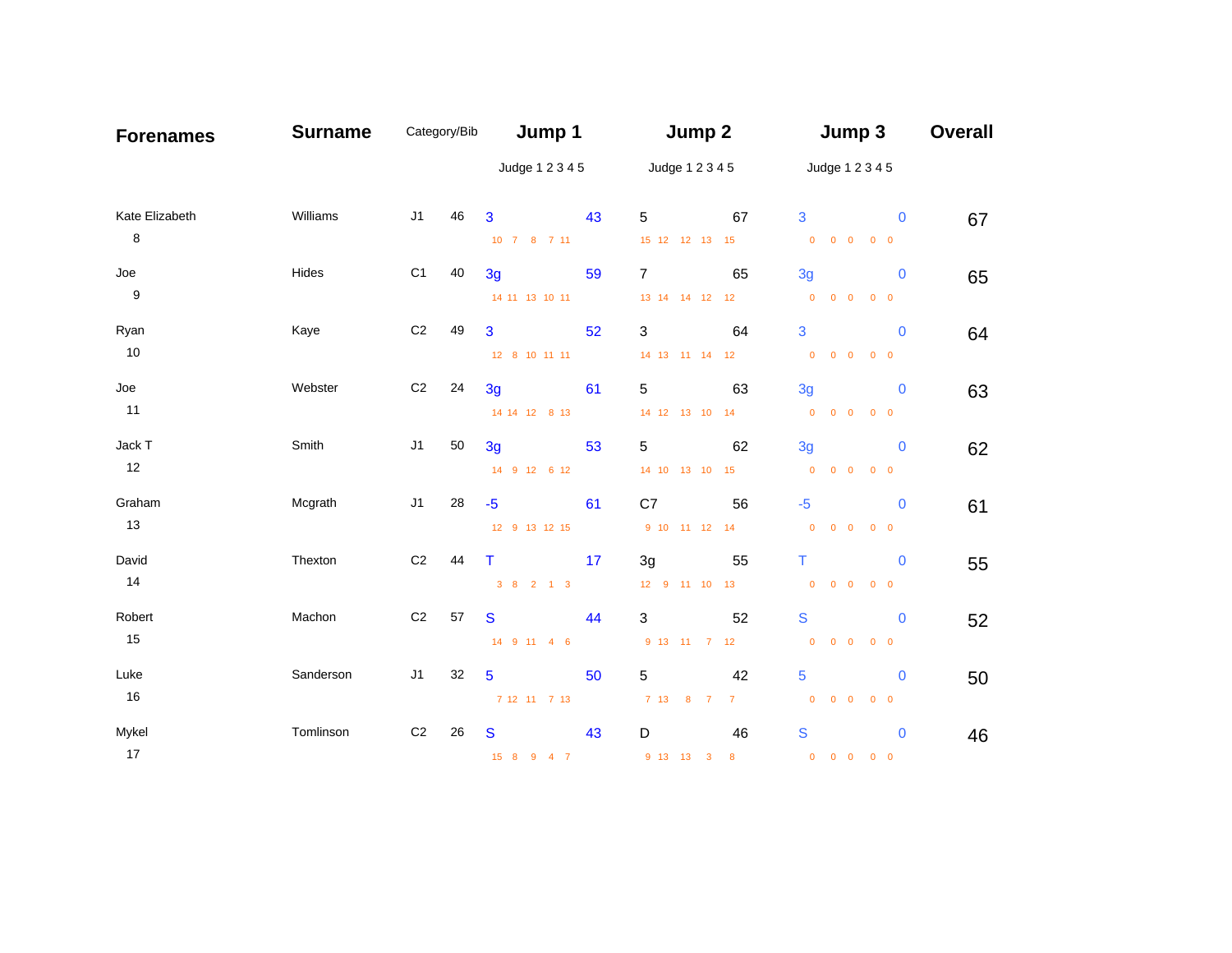| <b>Forenames</b>  | <b>Surname</b> | Category/Bib   |    | Jump 1                      |    | Jump 2                                         |                               | Jump 3                                                                                            | <b>Overall</b> |
|-------------------|----------------|----------------|----|-----------------------------|----|------------------------------------------------|-------------------------------|---------------------------------------------------------------------------------------------------|----------------|
|                   |                |                |    | Judge 1 2 3 4 5             |    | Judge 1 2 3 4 5                                |                               | Judge 1 2 3 4 5                                                                                   |                |
| Matthew<br>18     | Garvey         | J1             | 51 | 3g<br>10 7 9 7 10           | 43 | 3<br>10 7 10 7 11                              | 45                            | 3g<br>$\overline{0}$                                                                              | 45             |
| Rory<br>19        | Flindall       | C <sub>2</sub> | 56 | 3g<br>7 8 9 6 11            | 41 | $5\phantom{.0}$<br>$5 \quad 9 \quad 5 \quad 4$ | 30<br>$\overline{7}$          | 3g<br>$\mathbf 0$<br>0 0 0 0 0                                                                    | 41             |
| Molly<br>20       | Summerhayes    | Mi             | 22 | S<br>14 7 8 4 7             | 40 | $\mathsf{T}$<br>$3\quad 6\quad 2\quad 1$       | 15<br>$\overline{\mathbf{3}}$ | S<br>$\mathbf{0}$<br>$\begin{matrix} 0 & 0 & 0 & 0 & 0 \end{matrix}$                              | 40             |
| Josef<br>21       | Tomlinson      | C <sub>1</sub> | 25 | <sub>S</sub><br>10 10 9 5 6 | 40 | <b>TT</b><br>$5 \t14 \t7 \t4$                  | 36<br>$6\overline{6}$         | S<br>$\mathbf 0$<br>$\begin{array}{ccccccccccccccccc} 0 & 0 & 0 & 0 & 0 & 0 \end{array}$          | 40             |
| Katie<br>22       | Summerhayes    | C <sub>1</sub> | 23 | S<br>10 8 11 4 6            | 39 | TT<br>4  6  3  4  4                            | 21                            | S<br>$\mathbf 0$<br>$\begin{array}{ccccccccccccccccc} 0 & 0 & 0 & 0 & 0 & 0 \end{array}$          | 39             |
| Peter<br>23       | Bevan          | C <sub>1</sub> | 35 | D<br>6 13 8 4 7             | 38 | St<br>$4$ 10 $4$ 1                             | 23<br>$\overline{4}$          | D<br>$\mathbf{0}$<br>$\begin{matrix} 0 & 0 & 0 & 0 & 0 \end{matrix}$                              | 38             |
| Ellie<br>24       | Koyander       | J1             | 58 | <b>TS</b><br>8 9 7 4 9      | 37 | 3<br>$5 \quad 8 \quad 6 \quad 3$               | 28<br>$6\overline{6}$         | <b>TS</b><br>$\mathbf{0}$<br>$\begin{array}{ccccccccccccccccc} 0 & 0 & 0 & 0 & 0 & 0 \end{array}$ | 37             |
| Alexandra L<br>25 | Houston        | C <sub>1</sub> | 47 | <sub>S</sub><br>12 7 9 3 6  | 37 | $\mathbf{3}$<br>10 9 7 3 6                     | 35                            | S<br>$\mathbf 0$<br>$\begin{array}{ccccccccccccccccc} 0 & 0 & 0 & 0 & 0 & 0 \end{array}$          | 37             |
| James<br>26       | Honson         | Mi             | 21 | K<br>8 6 6 3 4              | 27 | g<br>5 8 5 12 5                                | 35                            | K<br>$\mathbf 0$<br>$\begin{array}{ccccccccccccccccc} 0 & 0 & 0 & 0 & 0 & 0 \end{array}$          | 35             |
| Heather<br>27     | Thexton        | J1             | 45 | $\mathbf{g}$<br>9 5 7 4 6   | 31 | 3<br>7 7 7 6 8                                 | 35                            | $\bf{0}$<br>g<br>0 0 0 0 0                                                                        | 35             |